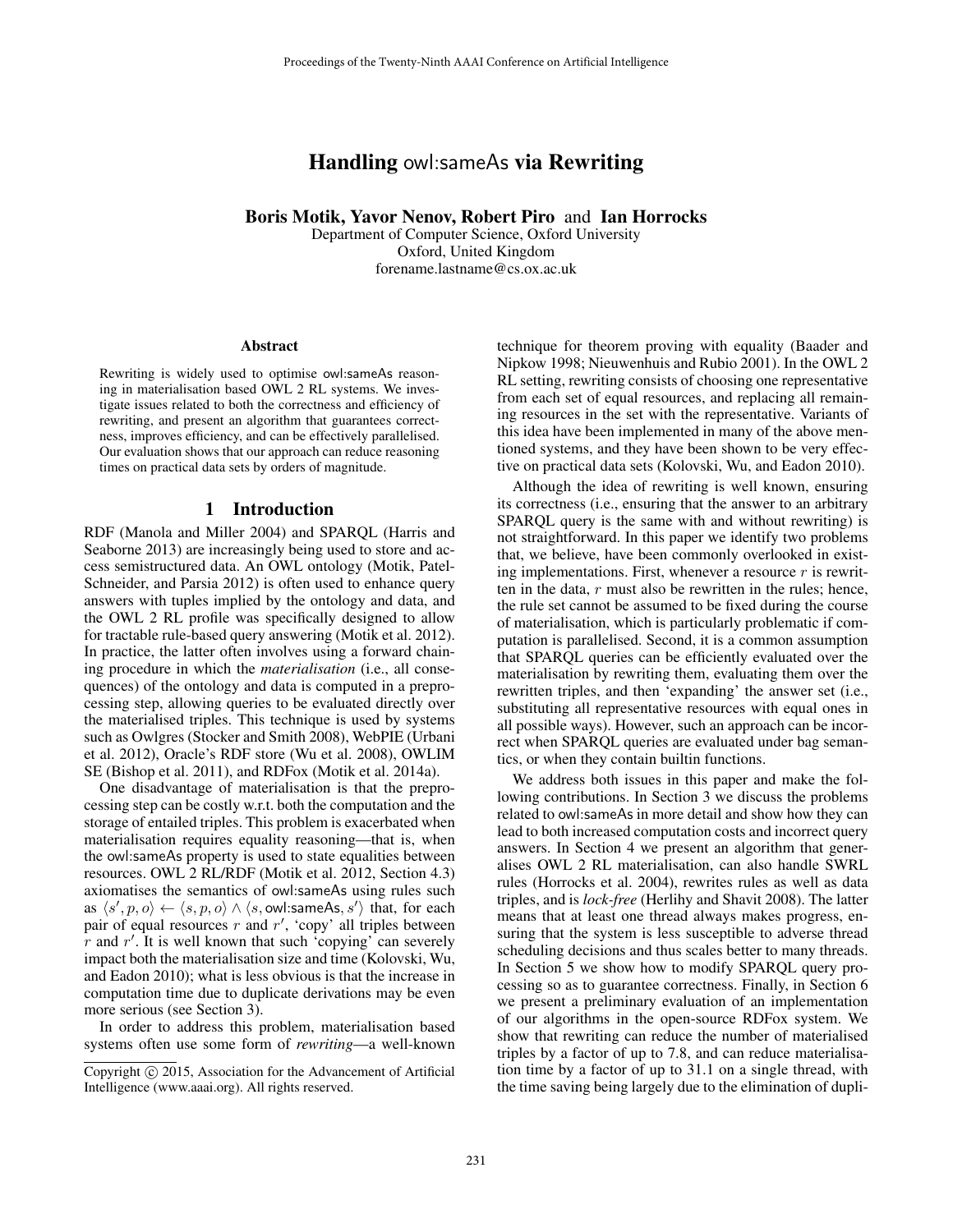cate derivations. Our approach also parallelises computation very well in practice,<sup>1</sup> providing a speedup of up to  $6.7$  with eight physical cores, and up to 9.6 with 16 virtual cores.<sup>2</sup>

Due to space constraints, in this paper we have only been able to present a high level description of our algorithms, but detailed formalisations and correctness proofs are provided in a technical report (Motik et al. 2014b). The implemented system and all test data sets are available online.<sup>3</sup>

## 2 Preliminaries

A *term* is a *resource* (i.e., a constant) or a variable. Unless otherwise stated, s, p, o, and t are terms, and x, y, and z are variables. An *atom* is a triple of terms  $\langle s, p, o \rangle$ called the *subject*, *predicate*, and *object*, respectively. A *fact* (or *triple*) is a variable-free atom. A *rule* r is an implication of the form (1), where  $h(r) := \langle s, p, o \rangle$  is the *head*,  $b(r) := \langle s_1, p_1, o_1 \rangle \wedge \ldots \wedge \langle s_n, p_n, o_n \rangle$  is the *body*, and each variable in  $h(r)$  also occurs in  $b(r)$ .

$$
\langle s, p, o \rangle \leftarrow \langle s_1, p_1, o_1 \rangle \wedge \ldots \wedge \langle s_n, p_n, o_n \rangle \qquad (1)
$$

A *program* P is a finite set of rules, and  $P^{\infty}(E)$  is the *materialisation* of P on a finite set of *explicit* (i.e., extensional or EDB) facts E (Abiteboul, Hull, and Vianu 1995).

Two styles of OWL 2 RL reasoning are known, corresponding to the RDF- and DL-style semantics of OWL. In the RDF style, an ontology is represented using triples stored with the data in a single RDF graph, and a fixed (i.e., independent from the ontology) set of rules is used to axiomatise the RDF-style semantics (Motik et al. 2012, Section 4.3). While conceptually simple, this approach is inefficient because the fixed program contains complex joins. In the DL style, the rules are derived from and depend on the ontology (Grosof et al. 2003), but they are shorter and contain fewer joins. This approach is complete only if the ontology and the data satisfy conditions from Section 3 of (Motik, Patel-Schneider, and Parsia 2012)—an assumption commonly met in practice. Rewriting can be used with either style of reasoning, but we will use the DL style in our examples and evaluation because the rules are more readable and their evaluation tends to be more efficient.

### 3 Problems with owl:sameAs

In this section we discuss, by means of an example, the problems that the owl:sameAs property poses to materialisationbased reasoners. The semantics of owl:sameAs can be captured explicitly using program  $P_{\approx}$ , consisting of rules ( $\approx_1$ )–  $(\approx_5)$ , which axiomatises owl: same As as a congruence relation (i.e., an equivalence relation satisfying the replacement property). We call each set of resources all of which are equal to each other an owl:sameAs-*clique*.

$$
\langle x_i, \text{owl:sameAs}, x_i \rangle \leftarrow \langle x_1, x_2, x_3 \rangle \text{, for } 1 \leq i \leq 3 \quad (\approx_1)
$$

$$
\langle x_1', x_2, x_3\rangle \leftarrow \langle x_1, x_2, x_3\rangle \land \langle x_1, \text{owl:sameAs}, x_1'\rangle \;\;(\approx_2)
$$

$$
\langle x_1,x_2',x_3\rangle\leftarrow \langle x_1,x_2,x_3\rangle \land \langle x_2,\text{owl:sameAs},x_2'\rangle~~(\approx_3)
$$

$$
\langle x_1,x_2,x_3'\rangle\leftarrow \langle x_1,x_2,x_3\rangle \land \langle x_3,\text{owl:sameAs},x_3'\rangle\;\;(\approx_4)
$$

$$
\mathsf{false} \leftarrow \langle x, \mathsf{owl}: \mathsf{differentFrom}, x \rangle \tag{~\approx_5}
$$

OWL 2 RL/RDF (Motik et al. 2012, Section 4.3) also makes owl:sameAs symmetric and transitive, but those rules are redundant as they are instances of  $(\approx_2)$  and  $(\approx_4)$ .

Rules ( $\approx_1$ )–( $\approx_5$ ) can lead to the derivation of many equivalent triples, as we demonstrate using an example program  $P_{ex}$  containing rules  $(R)$ – $(F_3)$ ; these correspond directly to SWRL rules, but one could equally use slightly more complex rules obtained from OWL 2 RL axioms.

| $\langle x, \text{owl:sameAs}, \exists \text{USA} \rangle \leftarrow \langle \text{:Obama}, \exists \text{presentOf}, x \rangle$ (R) |         |
|--------------------------------------------------------------------------------------------------------------------------------------|---------|
| $\langle x, \text{owl:sameAs}, : \text{Obama} \rangle \leftarrow \langle x, : \text{presentOf}, : \text{USA} \rangle$ (S)            |         |
| $\langle$ :USPresident,:presidentOf,:US $\rangle$                                                                                    | $(F_1)$ |
| $\langle$ :Obama, :presidentOf, :America $\rangle$                                                                                   | $(F_2)$ |
| $\langle$ :Obama,:presidentOf,:US)                                                                                                   | $(F_3)$ |
|                                                                                                                                      |         |

On  $P_{ex} \cup P_{\approx}$ , rule  $(R)$  derives that :USA is equal to :US and :America, and rules  $(\approx_1)$ – $(\approx_4)$  then derive an owl:sameAs triple for each of the nine pairs involving :USA, :America, and :US. The total number of derivations, however, is much higher: we derive each triple once from rule  $(\approx_1)$ , three times from rule ( $\approx_2$ ), once from rule ( $\approx_3$ ),<sup>4</sup> and three times from rule  $(\approx_4)$ ; thus, we get 66 derivations in total for the nine owl: sameAs triples. Analogously, rule  $(S)$  derives that :Obama and :USPresident are equal, and rules ( $\approx_1$ )–( $\approx_4$ ) derive the two owl:sameAs triples 22 times in total. These owl:sameAs triples lead to further inferences; for example, from  $(F_1)$ , rules  $(\approx_2)$  and  $(\approx_4)$  infer  $2 \times 3$  triples with subject :Obama or :USPresident, and object :USA, :America, or :US. Each of these six triples is inferred three times from rule ( $\approx_2$ ), once from rule ( $\approx_3$ ), and three times from rule  $(\approx_4)$ , so we get 36 derivations in total.

Thus, for each owl: same As-clique of size *n*, rules  $(\approx_1)$ –  $(\approx_4)$  derive  $n^2$  owl:sameAs triples via  $2n^3 + n^2 + n$ derivations. Moreover, each triple  $\langle s, p, o \rangle$  with terms in owl:sameAs-cliques of sizes  $n_s$ ,  $n_p$ , and  $n_o$ , respectively, is 'expanded' to  $n_s \times n_p \times n_o$  triples, each of which is derived  $n_s + n_p + n_o$  times. This duplication of facts and derivations is a major source of inefficiency.

To reduce these numbers, we can choose a representative resource for each owl:sameAs-clique and then *rewrite* all triples—that is, replace all resources with their representatives (Stocker and Smith 2008; Urbani et al. 2012; Kolovski, Wu, and Eadon 2010; Bishop et al. 2011). For example, after applying rule  $(R)$ , we can choose :USA as the representative of :USA, :US and :America, and, after applying rule  $(S)$ , we can choose :Obama as the representative of :Obama and :USPresident. The materialisation of  $P_{ex}$ then contains only the triple  $\langle :Obama, :presentOf, :US \rangle$ and, as we show in Section 4, the number of derivations of owl:sameAs triples drops from over 60 to just 6.

<sup>&</sup>lt;sup>1</sup>Datalog reasoning is PTIME complete in the size of the data, and it is thus believed that sequential computation will be required in some cases.

<sup>2</sup> In *hyperthreading*, each virtual core has its own architectural state, but several virtual cores share the execution resources of one physical core.

<sup>3</sup> https://krr-nas.cs.ox.ac.uk/2015/AAAI/RDFox/Equality/

<sup>&</sup>lt;sup>4</sup>Rule ( $\approx_1$ ) derives  $\langle$  owl:sameAs, owl:sameAs, owl:sameAs $\rangle$ , so we can map variable  $x_2$  to owl: same As in rule ( $\approx_3$ ).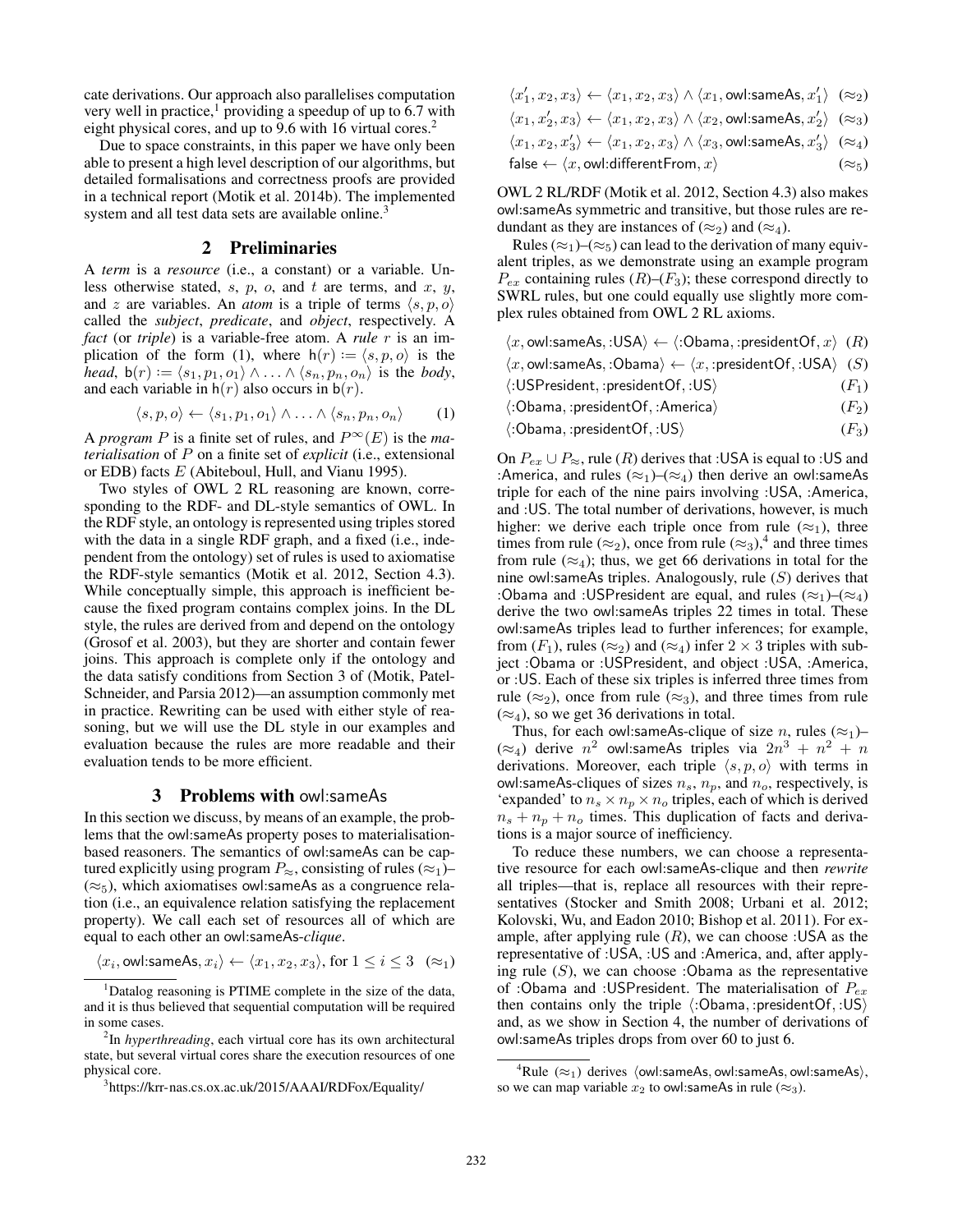Since owl:sameAs triples can be derived continuously during materialisation, rewriting cannot be applied as preprocessing; moreover, to ensure that rewriting does not affect query answers, the resulting materialisation must be equivalent, modulo rewriting, to  $[P_{ex} \cup P_{\approx}]^{\infty}(E)$ . Thus, we may need to continuously rewrite both triples and rules: rewriting only triples can be insufficient. For example, if we choose :US as the representative of :USA, :US and :America, then rule  $(S)$  will not be applicable, and we will fail to derive that :USPresident is equal to :Obama. To the best of our knowledge, no existing system implements rule rewriting; certainly OWLIM SE and Oracle's RDF store do not,<sup>5</sup> and so rewriting in these systems is *not* guaranteed to preserve query answers.

Note that the problem is less acute when using a fixed rule set operating on (the triple encoding of) the ontology and data, but it can still arise if owl:sameAs triples involve rdf: or owl: resources (with a fixed rule set, these are the only resources occurring in rule bodies).

## 4 Parallel Reasoning With Rewriting

The algorithm by Motik et al. (2014a) used in the RDFox system implements a fact-at-a-time version of the seminaïve algorithm (Abiteboul, Hull, and Vianu 1995): it initialises the set of facts  $T$  with the input data  $E$ , and then computes  $P^{\infty}(E)$  by repeatedly applying rules from P to T using  $N$  threads until no new facts are derived. The objective of our approach is to adapt the RDFox algorithm to use rewriting and thus reduce both the size of  $T$  and the time required to compute it, while ensuring that an arbitrary SPARQL query can be answered over the resulting facts as if the query were evaluated directly over  $[P \cup P_{\approx}]^{\infty}(E)$ . To achieve this, we use a mapping  $\rho$  that maps resources to their representatives. For  $\alpha$  a fact, a rule, or a set thereof,  $\rho(\alpha)$  is obtained by replacing each resource r in  $\alpha$  with  $\rho(r)$ ; moreover,  $T^{\rho} := \{ \langle s, p, o \rangle \mid \langle \rho(s), \rho(p), \rho(o) \rangle \in T \}$  is the *expansion* of T with  $\rho$ . To promote concurrency, we update  $\rho$ in a lock-free way, using *compare-and-set* primitives to prevent thread interference. Moreover, we do not lock  $\rho$  when computing  $\rho(\alpha)$ ; instead, we only require  $\rho(\alpha)$  to be at least as current as  $\alpha$  just before the computation. For example, if  $\rho$  is the identity as we start computing  $\rho(\langle a, b, a \rangle)$ , and another thread makes a' the representative of a, then  $\langle a, b, a \rangle$ ,  $\langle a', b, a \rangle$ ,  $\langle a, b, a' \rangle$ , and  $\langle a', b, a' \rangle$  are all valid results.

We also maintain queues  $R$  and  $C$  of rewritten rules and resources, respectively, for which also use lock-free implementations as described by Herlihy and Shavit (2008).

To extend the original RDFox algorithm with rewriting, we allow each thread to perform three different actions. First, a thread can extract a rule  $r$  from the queue  $R$  of rewritten rules and apply  $r$  to the set of all facts  $T$ , thus ensuring that changes to resources in rules are taken into account.

Second, a thread can rewrite outdated facts—that is, facts containing a resource that is not a representative of itself. To avoid iteration over all facts in  $T$ , the thread extracts a resource  $c$  from the queue  $C$  of unprocessed outdated resources, and uses indexes by Motik et al. (2014a) to identify each fact  $F \in T$  containing c. The thread then removes each such F from T, and it adds  $\rho(F)$  to T.

Third, a thread can extract and process an unprocessed fact  $F$  in  $T$ . The thread first checks whether  $F$  is outdated (i.e., whether  $F \neq \rho(F)$ ); if so, the thread removes F from T and adds  $\rho(F)$  to T. If F is not outdated but is of the form  $\langle a, \text{owl:sameAs}, b \rangle$  with  $a \neq b$ , the thread chooses a representative of the two resources, updates  $\rho$ , and adds the other resource to queue C. The thread derives a contradiction if F is of the form  $\langle a, \text{owl:differentFrom}, a \rangle$ . Otherwise, the thread processes  $\overline{F}$  by partially instantiating the rules in  $\overline{P}$ containing a body atom that matches  $F$ , and applying such rules to  $T$  as described by Motik et al. (2014a).

Rewriting rules is nontrivial: RDFox uses an index to efficiently identify rules matching a fact, and the index may need updating when  $\rho$  changes. Updating the index in parallel would be very complex, so we perform this operation serially: when all threads are waiting (i.e., when all facts have been processed), a single thread updates P to  $\rho(P)$ , reindexes it, and inserts the updated rules (if any) into the queue  $R$  of rules for reevaluation. This is obviously a parallelisation bottleneck, but our experiments have shown that the time used for this process is not significant when programs are of moderate size.

Parallel modification of  $T$  can also be problematic, as the following example demonstrates: (1) thread A extracts a current fact  $F$ ; (2) thread B updates  $\rho$  and deletes an outdated fact  $F'$ ; and (3) thread A derives  $F'$  from F and writes  $F'$  into  $T$ , thus undoing the work of thread B. This could be solved via locking, but at the expense of parallelisation. Thus, instead of physically removing facts from  $T$ , we just mark them as outdated; then, when matching the body atoms of partially instantiated rules, we simply skip all marked facts. All this can be done lock-free, and we can remove all marked facts in a postprocessing step.

Our rewriting algorithm is presented in full in the accompanying technical report (Motik et al. 2014b). Theorem 1 states several important properties of our algorithm that, taken together, ensure the algorithm's correctness; a detailed formalisation of the algorithm and a proof of the theorem are provided in the technical report.

Theorem 1. *The algorithm terminates for each finite set of facts* E *and program* P*. Let* ρ *be the final mapping and let* T *be the final set of unmarked facts.*

- *1.*  $\langle a, \text{ow} \rangle$ :sameAs,  $b \rangle \in T$  *implies*  $a = b$ —that is,  $\rho$  *captures all equalities.*
- 2.  $F \in T$  *implies*  $\rho(F) = F$ —that *is*, *T is minimal.*
- *3.*  $T^{\rho} = [P \cup P_{\approx}]^{\infty}(E)$ —that is, T and  $\rho$  together repre*sent*  $[P \cup P_{\approx}]^{\infty}(E)$ *.*

#### Example

Table 1 shows six steps of an application of our algorithm to the example program  $P_{ex}$  from Section 3 on one thread. Some resource names have been abbreviated for convenience, and  $\approx$  abbreviates owl:sameAs. The  $\triangleright$  symbol identifies the last fact extracted from T. Facts are numbered for easier referencing, and their (re)derivation is indicated on the

<sup>5</sup> Personal communication.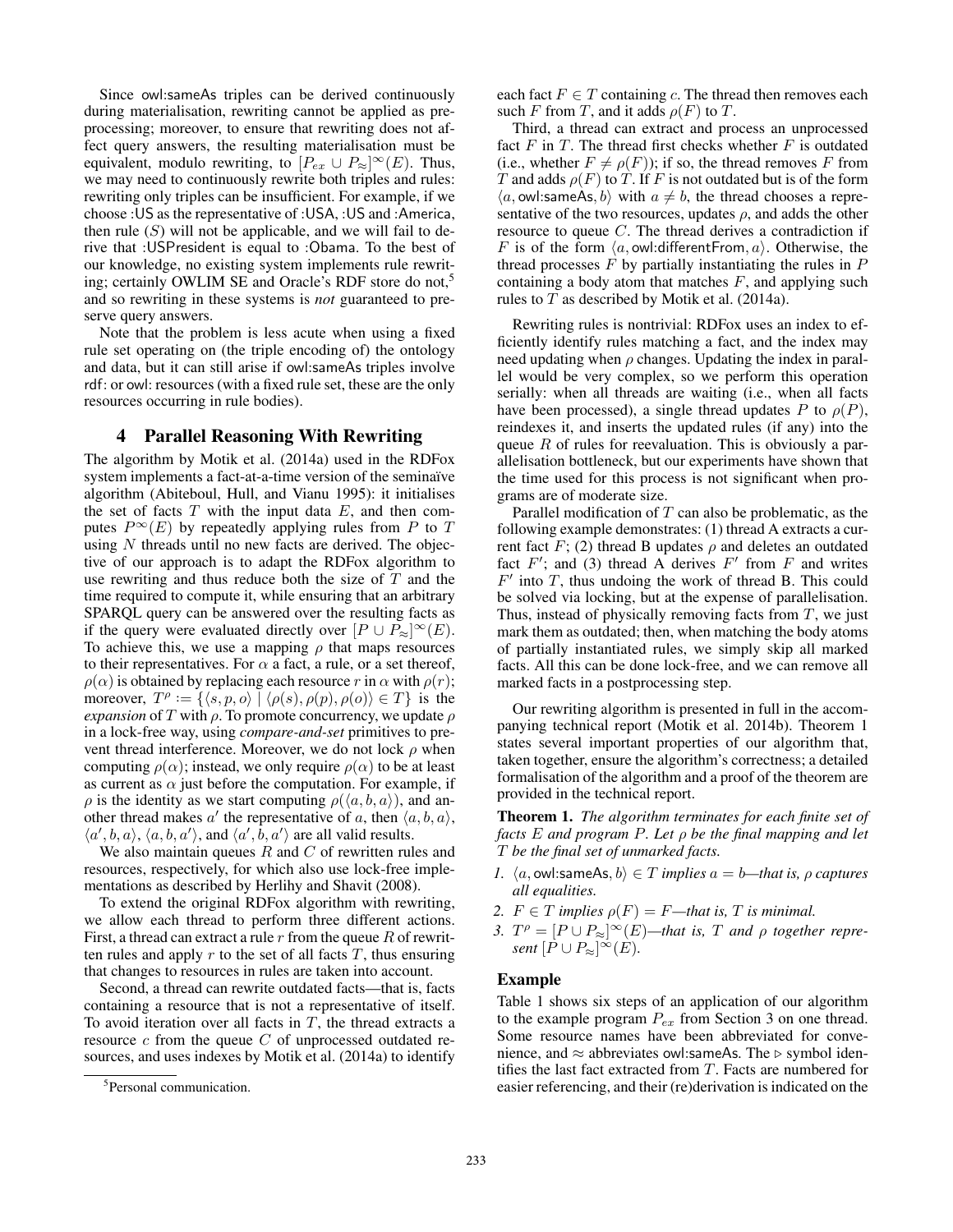right:  $R(n)$  or  $S(n)$  means that the fact was obtained from fact n and rule  $R$  or  $S$ ; moreover, we rewrite facts immediately after merging resources, so  $W(n)$  identifies a rewritten version of fact n, and  $M(n)$  means that a fact was marked outdated because fact  $n$  caused  $\rho$  to change.

We start by extracting facts from  $T$  and, in steps 1 and 2, we apply rule  $R$  to facts 2 and 3 to derive facts 4 and 5, respectively. In step 3, we extract fact 4, merge :America into :USA, mark facts 2 and 4 as outdated, and add their rewriting, facts 6 and 7, to T. In step 4 we merge :USA into :US, after which there are no further facts to process. Mapping  $\rho$ , however, has changed, so we update P to contain rules  $(R)$ and  $(S')$ , and add them to the queue R.

 $\langle x, \text{owl:sameAs}, : \text{US} \rangle \leftarrow \langle : \text{Obama}, : \text{presentOf}, x \rangle$  (R')

$$
\langle x, \text{owl:sameAs}, : \text{Obama} \rangle \leftarrow \langle x, : \text{presentOf}, : \text{US} \rangle \quad (S')
$$

In step 5 we evaluate the rules in queue  $R$ , which introduces facts 9 and 10. Finally, in step 6, we rewrite :USPresident into :Obama and mark facts 1 and 9 as outdated. At this point the algorithm terminates, making only six derivations in total, instead of more than 60 derivations when owl:sameAs is axiomatised explicitly (see Section 3).

# 5 Rewriting and SPARQL Query Answering

Given a set of unmarked facts T and mapping  $\rho$ , we can answer a SPARQL query  $Q$  correctly by evaluating  $Q$  in the expansion  $T^{\rho}$ , but that is inefficient because it 'duplicates' join evaluation for equal triples. An attempt at an improvement would be to evaluate  $\rho(Q)$  in T and expand the result that is, for each answer  $\mu$  obtained by evaluating  $\rho(Q)$  in T, output each answer  $\nu$  such that  $\rho(\nu(x)) = \mu(x)$  for each variable  $x$  in the domain of  $\mu$ . However, using the example program  $P_{ex}$  from Section 3, we show that such an approach is *not* complete. Note that, after we finish the materialisation of  $P_{ex}$ , we have  $\rho(x) = 0.15$  for each  $x \in \{0.15, 0.34, 0.05\}$ and  $\rho(x) = 0$ bama for each  $x \in \{0.15\}$ resident,  $0.05$ bama}.

The first problem is due to the *bag* semantics of SPARQL, where repeated answers matter. Let  $Q_1$  be as follows:

SELECT  $?x$  WHERE  $\{ ?x : \text{presidentOf } ?y \}$ 

On  $T^{\rho}$ , query  $Q_1$  produces answers  $\mu_1 = \{?x \mapsto : \text{Obama}\}\$ and  $\mu_2 = \{?x \mapsto :$ USPresident}, each of which is repeated three times—once for each match of  $?y$  to :USA, :US, or :America. In contrast, on T, query  $\rho(Q_1)$  yields only one occurrence of  $\mu_1$ , and its expansion produces one occurrence of  $\mu_2$ ; we thus obtain all answers, but not with the correct cardinalities. This problem arises because variable  $?y$  is projected out, so the final expansion step does not take into account the number of times each binding of  $?y$  contributes to the result. To solve this problem, we must modify the projection operator to output each projected answer as many times as there are resources in the projected owl:sameAsclique(s). Thus, we can answer  $Q_1$  as follows: we match the triple pattern of  $\rho(Q_1)$  to T as usual, obtaining one answer  $\nu_1 = \{?x \mapsto : \text{Obama}, ?y \mapsto :US\}$ ; then, we project ?y from  $\nu_1$  to obtain three occurrences of  $\mu_1$  since the owl:sameAsclique of :US is of size three; finally, we expand each occurrence of  $\mu_1$  to  $\mu_2$  to obtain all six results.

The second problem is due to SPARQL builtin functions. For example, let  $Q_2$  be as follows:

SELECT ?y WHERE { ?x :presidentOf :US . BIND(STR(?x) AS ?y) }

On  $T^{\rho}$ , query  $Q_2$  produces answers  $\tau_1 = \{?y \mapsto "Obama"\}$ and  $\tau_2 = \{?y \mapsto ``USPresident"\}$ ; in contrast, on T, query  $\rho(Q_2)$  yields only  $\tau_1$ , which does not expand into  $\tau_2$  because strings "Obama" and "USPresident" are not equal. To solve this problem, we must expand answers *before* evaluating builtin functions. Thus, we can answer  $Q_2$  as follows: we match the triple pattern of  $\rho(Q_2)$  to T as usual, obtaining  $\kappa_1 = \{?x \mapsto : \text{Obama}\};$  then, we expand  $\kappa_1$  to  $\kappa_2 = \{?x \mapsto : \text{USPresident}\}\;$ ; next, we evaluate the BIND expression and extend  $\kappa_1$  and  $\kappa_2$  with the respective values for ?y; finally, we project ?x to obtain  $\tau_1$  and  $\tau_2$ . Since we have already expanded  $?x$ , we should not repeat the projected answers as many times as there are elements in the owl: same As-clique for  $?x$ ; instead, we output each projected answer only once to obtain the correct answer cardinalities.

# 6 Evaluation

We have implemented our approach in RDFox, allowing the system to handle owl:sameAs via rewriting (REW) or the axiomatisation (AX) from Section 3. We then compared the performance of materialisation using these two approaches. In particular, we investigated the scalability of each approach with the number of threads, and we measured the effect that rewriting has on the number of derivations and materialised triples.

Test Data Sets. We used five test data sets, each consisting of an OWL 2 DL ontology and a set of facts. The data sets were chosen because they contain axioms with the owl:sameAs property leading to interesting inferences. Four data sets were derived from real-world applications.

- Claros has been developed in an international collaboration between IT experts and archaeology and classical art research institutions with the aim of integrating disparate cultural heritage databases.<sup>6</sup>
- DBpedia is a crowd-sourced community effort to extract structured information from Wikipedia and make this information available on the Web.<sup>7</sup>
- OpenCyc is an extensive ontology about general human knowledge. It contains hundreds of thousands of terms organised in a carefully designed ontology and can be used as the basis of a wide variety of intelligent applications.<sup>8</sup>
- UniProt is a subset of an extensive knowledge base about protein sequences and functional information.<sup>9</sup>

<sup>6</sup> http://www.clarosnet.org/XDB/ASP/clarosHome/

<sup>&</sup>lt;sup>7</sup>http://www.dbpedia.org/

<sup>8</sup> http://www.cyc.com/platform/opencyc/

<sup>&</sup>lt;sup>9</sup>http://www.uniprot.org/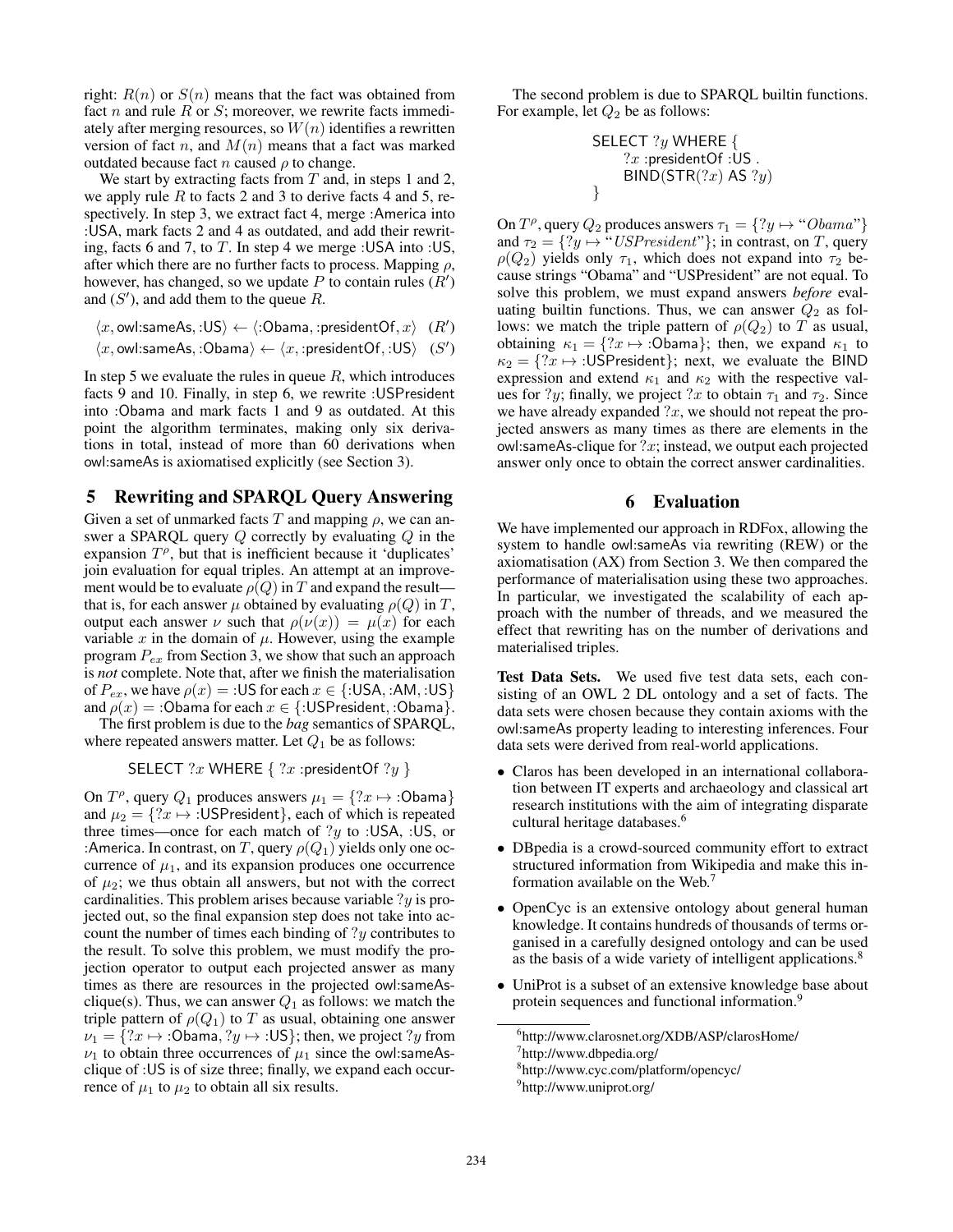| Table 1: An Example Run of Materialisation on $P_{ex}$ and One Thread |  |
|-----------------------------------------------------------------------|--|
|-----------------------------------------------------------------------|--|

|                | Step 1                                                                    |                                                                  | Step 2                                                       |                    | Step 3                                          |                   |
|----------------|---------------------------------------------------------------------------|------------------------------------------------------------------|--------------------------------------------------------------|--------------------|-------------------------------------------------|-------------------|
|                | $\langle$ :USPres, :presOf, :US $\rangle$                                 |                                                                  | $\langle$ :USPres, :presOf, :US $\rangle$                    |                    | $\langle$ :USPres, :presOf, :US $\rangle$       |                   |
| >2             | $\langle$ :Obama, :presOf, :Am $\rangle$                                  |                                                                  | $\langle$ :Obama, :presOf, :Am $\rangle$                     |                    | $\langle$ :Obama, :presOf, :Am $\rangle$        | M(4)              |
| 3              | $\langle$ :Obama, :presOf, :US $\rangle$                                  | $\triangleright$ 3                                               | $\langle$ :Obama, :presOf, :US $\rangle$                     |                    | $\langle$ :Obama, :presOf, :US $\rangle$        |                   |
| $\overline{4}$ | (:Am, ≈, :USA)<br>R(2)                                                    | $\langle$ :Am, $\approx$ , :USA $\rangle$<br>4                   |                                                              | $\triangleright$ 4 | $\langle :Am,\approx, :USA\rangle$              | M(4)              |
|                |                                                                           | $\langle \ : \mathsf{US} , \approx_\circ : \mathsf{USA} \rangle$ | R(3)                                                         |                    | $\langle$ :US, $\approx$ , :USA)                |                   |
|                |                                                                           |                                                                  |                                                              | 6                  | $\langle$ :Obama, :presOf, :USA)                | $\overline{W(2)}$ |
|                |                                                                           |                                                                  |                                                              |                    | $\langle$ :USA, $\approx$ , :USA $\rangle$      | W(4)              |
|                |                                                                           |                                                                  |                                                              |                    |                                                 |                   |
|                | Step 4                                                                    |                                                                  | Step 5                                                       |                    | Step 6                                          |                   |
|                | $\langle:$ USPres,:presOf,:US $\rangle$                                   |                                                                  | $\langle$ :USPres, :pres $\mathsf{Of}, \mathsf{:US} \rangle$ |                    | $\langle$ :USPres, :presOf, :US $\rangle$       | M(9)              |
| 3              | $\langle$ :Obama, :presOf, :US $\rangle$<br>W(6)                          |                                                                  | $\langle$ :Obama, :pres $\mathsf{Of}, \mathsf{:US}\rangle$   |                    | $\langle$ :Obama, :presOf, :US $\rangle$        |                   |
| >5             | $\langle :US, \approx, :USA \rangle$<br>M(5)                              | $\langle$ :US, $\approx$ , :US $\rangle$<br>8                    | R'(3)                                                        | 8                  | $\langle$ :US, $\approx$ , :US $\rangle$        |                   |
| 6              | $\langle : \text{Obama}, : \text{presOf}, : \text{USA} \rangle M(5)$      | 9                                                                | S'(1)<br>$\langle$ :USPres, $\approx$ , :Obama $\rangle$     | ⊳9                 | $\langle$ :USPres, $\approx$ , :Obama $\rangle$ | M(9)              |
|                | $\langle \cdot \mathsf{USA}, \approx, \cdot \mathsf{USA} \rangle$<br>M(5) | 10                                                               | S'(3)<br>$\langle$ :Obama, $\approx$ , :Obama $\rangle$      | 10                 | $\langle$ :Obama, $\approx$ , :Obama $\rangle$  | W(9)              |
| 8              | $\langle$ :US, $\approx$ . :US $\rangle$<br>W(5,7)                        |                                                                  |                                                              |                    |                                                 |                   |

The ontologies of all data sets other than DBpedia are not in the OWL 2 RL profile, so we first discarded all axioms outside OWL 2 RL, and then we translated the remaining axioms into rules as described in (Grosof et al. 2003).

Our fifth data set was UOBM (Ma et al. 2006)—a synthetic data set that extends the well-known LUBM (Guo, Pan, and Heflin 2005) benchmark. We did not use LUBM because neither its ontology nor its data uses the owl:sameAs property. The UOBM ontology is also outside OWL 2 RL; however, instead of using its OWL 2 RL subset, we used its *upper bound* (Zhou et al. 2013)—an unsound but complete OWL 2 RL approximation of the original ontology; thus, all answers that can be obtained from the original ontology can also be obtained from the upper bound, but not the other way around. Efficient materialisation of the upper bound was critical for the work by Zhou et al. (2013), and it has proved to be challenging due to equality reasoning.

The left-hand part of Table 2 summarises our test data sets: column 'Rules' shows the total number of rules, column 'sA-rules' shows the number of rules containing the owl:sameAs property in the head, and column 'Triples before' shows the number of triples before materialisation.

Test Setting. We conducted our tests on a Dell computer with 128 GB of RAM and two Xeon E5-2643 processors with a total of 8 physical and 16 virtual cores, running 64 bit Fedora release 20, kernel version 3.13.3-201. We have not conducted warm and cold start tests separately since, as a main-memory system, the performance of RDFox should not be affected by the state of the operating system's buffers. For the AX tests, we extended the relevant program with the seven rules from Section 3. In all cases we verified that the expansion of the rewritten triples is identical to the triples derived using the axiomatisation.

Effect of Rewriting on Total Work. In order to see how rewriting affects the total amount of work, we materialised each test data set in both AX and REW modes while collecting statistics about the inference process; the results are shown in the right-hand part of Table 2. Column 'Triples after' shows the number of triples after materialisation; in the

case of REW tests, we additionally show the number of unmarked triples (i.e., of triples relevant to query answering). Column 'Memory' shows the total memory use as measured by RDFox's internal counters. Column 'Rule appl.' shows the total number of times a rule has been applied to a triple, and column 'Derivations' shows the total number of derivations. Column 'Merged resources' shows the number of resources that were replaced with representatives in the course of materialisation. Finally, row 'factor' shows the ratio between the respective values in the AX and the REW tests.

As one can see, the reduction in the number of the derived triples is correlated with the number of rewritten constants: on UniProt there is no observable reduction since only five resources are merged; however, equalities proliferate on OpenCyc and so rewriting is particularly effective. In all cases the numbers of marked triples are negligible, suggesting that our decision to mark, rather than delete triples does not have unexpected drawbacks. In contrast, the reduction in the number of rule applications and, in particular, of derivations is much more pronounced than the reduction in the number of derived triples.

Effect of Rewriting on Materialisation Times. In order to see how rewriting affects materialisation times, we measured the wall-clock times needed to materialise our test data sets in AX and REW modes on 1, 2, 4, 8, 12, and 16 threads. For each test, we report average wall-clock time over three runs. Table 3 shows our test results; column 'sec' shows the materialisation time in seconds, column 'spd' shows the speedup over the single-threaded version, and column  $\frac{AX}{REW}$ shows the speedup of REW over AX.

As one can see from the table, RDFox parallelises computation exceptionally well in both AX and REW modes. When using the eight physical cores of our test server, the speedup is consistently between six and seven, which suggests that the lock-free algorithms and data structures of RDFox are very effective. We believe that the more-thanlinear speedup on Claros is due to improved memory locality resulting in fewer CPU cache misses. The speedup continues to increase with hyperthreading, but is less pronounced: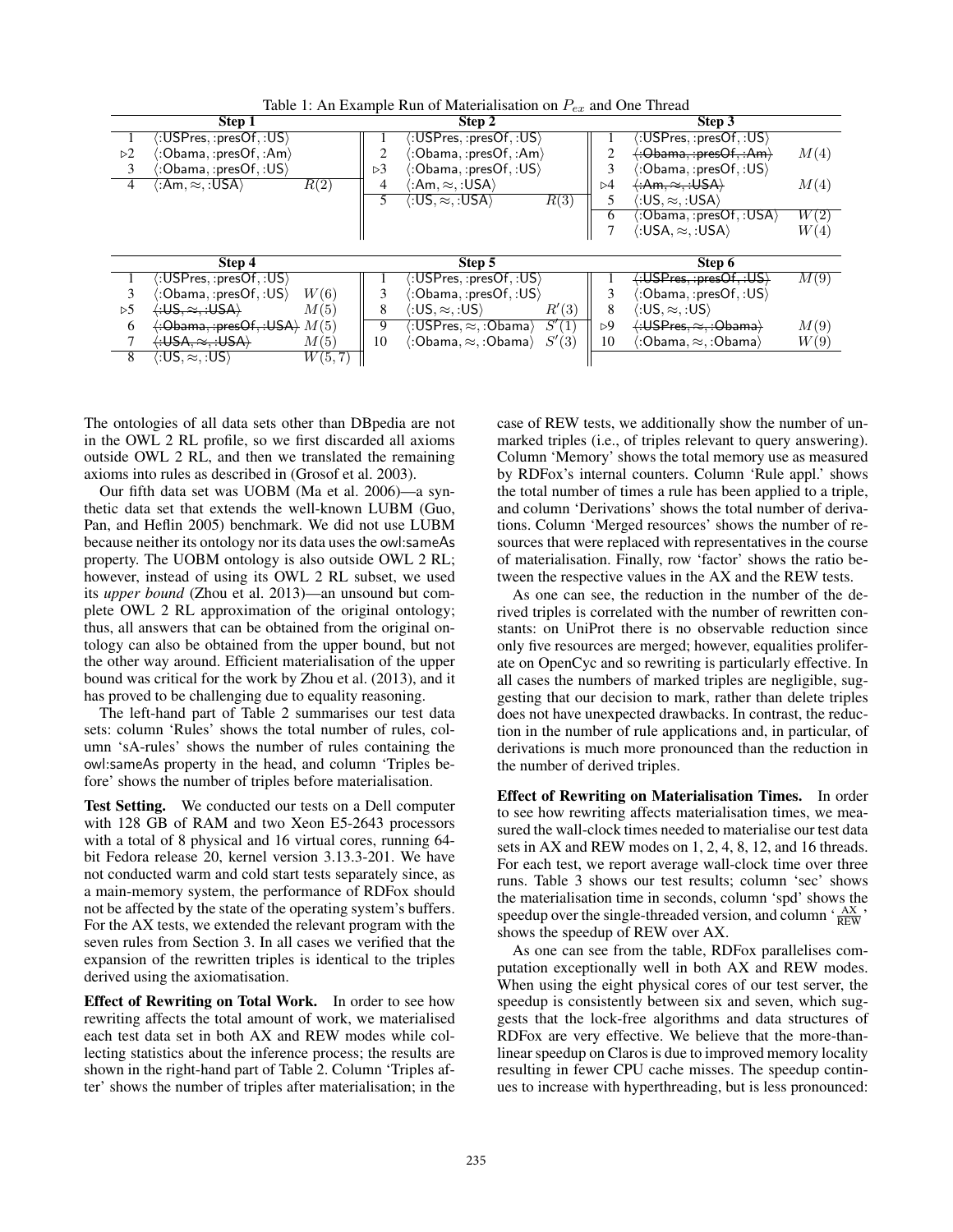|             | Rules   | $sA-$ | <b>Triples</b> | Mode       | Triples after |       | Memory | Rule   | Derivations | Merged    |
|-------------|---------|-------|----------------|------------|---------------|-------|--------|--------|-------------|-----------|
|             |         | rules | before         |            | unmarked      | total | (GB)   | appl.  |             | resources |
|             |         |       |                | AX         | 102M          |       | 4.5    | 867M   | 11.009M     |           |
| Claros      | 1312    | 42    | 19M            | <b>REW</b> | 79.5M         | 79.7M | 3.6    | 149M   | 128M        | 12,890    |
|             |         |       |                | factor     |               | 1.28x | 1.28x  | 5.8x   | 85.5x       |           |
|             |         |       |                | AX         | 139M          |       | 6.9    | 934M   | 895M        |           |
| DBPedia     | 3384    | 23    | 113M           | <b>REW</b> | 136M          | 136M  | 7.0    | 44.5M  | 37M         | 7,430     |
|             |         |       |                | factor     |               | 1.2x  | 0.99x  | 21.0x  | 24.4x       |           |
|             |         |       |                | AX         | 1.176M        |       | 35.9   | 7.832M | 12.890M     |           |
| OpenCyc     | 261,067 | 3,781 | 2.4M           | <b>REW</b> | 141M          | 142M  | 4.6    | 309M   | 281M        | 361,386   |
|             |         |       |                | factor     |               | 7.8x  | 7.8x   | 25.3x  | 45.9x       |           |
|             |         |       |                | AX         | 228M          |       | 15.1   | 1.801M | 1,555M      |           |
| UniProt     | 451     | 60    | 123M           | <b>REW</b> | 228M          | 228M  | 15.1   | 262M   | 183M        | 5         |
|             |         |       |                | factor     |               | 1.0x  | 1.0x   | 6.9x   | 8.5x        |           |
|             |         |       |                | AX         | 36M           |       | 1.2    | 332M   | 16,152M     |           |
| <b>UOBM</b> | 279     | 4     | 2.2M           | <b>REW</b> | 9.4M          | 9.7M  | 0.4    | 33.8M  | 4,256M      | 686       |
|             |         |       |                | factor     |               | 3.2x  | 3.2x   | 9.9x   | 3.8x        |           |

Table 2: Test Data Sets Before and After Materialisation

Table 3: Materialisation Times with Axiomatisation and Rewriting

| Test             | Claros |      |                             |     |      | DBpedia      |     |            |          | OpenCyc |        |                  |      |     |                   |  |    |
|------------------|--------|------|-----------------------------|-----|------|--------------|-----|------------|----------|---------|--------|------------------|------|-----|-------------------|--|----|
| Threads          | АX     |      | <b>REW</b>                  |     | AX   | АX           |     | <b>REW</b> |          |         |        | $\frac{AX}{REW}$ | AX   |     | <b>REW</b>        |  | AX |
|                  | sec    | spd  | sec                         | spd | REW  | sec          | spd | sec        | spd      |         | sec    | spd              | sec  | spd | <b>REW</b>        |  |    |
|                  | 2042.9 | 1.0  | 65.8                        | 0.1 | 31.1 | 219.8        | 0.1 | 31.7       | 0.1      | 6.9     | 2093.7 | 0.1              | 19.9 | 1.0 | $\overline{17.5}$ |  |    |
| ◠                | 969.7  | 2.1  | 35.2                        | i.9 | 27.6 | 114.6        | . 9 | 17.6       | 1.8      | 6.5     | 1326.5 | . 6              | 78.3 | 1.5 | 16.9              |  |    |
|                  | 462.0  | 4.4  | 18.1                        | 3.6 | 25.5 | 66.3         | 3.3 | 10.7       | 3.0      | 6.2     | 692.6  | 3.0              | 40.5 | 3.0 | 17.1              |  |    |
|                  | 237.2  | 8.6  | 9.9                         | 6.7 | 24.1 | 36.1         | 6.1 | 5.2        | 6.0      | 6.9     | 351.3  | 6.0              | 23.0 | 5.2 | 15.2              |  |    |
| 12               | 184.9  | 11.1 | 7.9                         | 8.3 | 23.3 | 31.9         | 6.9 | 4.1        | −<br>1.7 | 7.7     | 291.8  | 7.2              | 56.2 | 2.1 | 5.5               |  |    |
| 16               | 153.4  | 13.3 | 6.9                         | 9.6 | 22.3 | 27.5         | 8.0 | 3.6        | 8.8      | 7.7     | 254.0  | 8.2              | 52.3 | 2.3 | 4.9               |  |    |
| Ta <sub>cf</sub> |        |      | $\overline{\text{IniPart}}$ |     |      | <b>TIORM</b> |     |            |          |         |        |                  |      |     |                   |  |    |

| Test           |                     |     | UniProt    |     | <b>UOBM</b> |        |                     |       |            |     |                  |
|----------------|---------------------|-----|------------|-----|-------------|--------|---------------------|-------|------------|-----|------------------|
| <b>Threads</b> | $\overline{\rm AX}$ |     | <b>REW</b> |     |             | AX     | $\overline{\rm AX}$ |       | <b>REW</b> |     | $\frac{AX}{REW}$ |
|                | sec                 | spd | sec        | spd | <b>REW</b>  | sec    | spd                 | sec   | spd        |     |                  |
|                | 370.6               | 1.0 | 143.4      | 1.0 | 2.6         | 2696.7 | 1.0                 | 152.7 | 1.0        | 2.3 |                  |
| 2              | 232.3               | 1.6 | 86.7       | 1.7 |             | 1524.6 | 1.8                 | 599.6 | 1.9        | 2.5 |                  |
| 4              | 129.2               | 2.9 | 46.5       | 3.1 | 2.8         | 813.3  | 3.3                 | 318.3 | 3.6        | 2.6 |                  |
| 8              | 74.7                | 5.0 | 25.1       | 5.7 | 3.0         | 439.9  | 6.1                 | 177.7 | 6.5        | 2.5 |                  |
| 12             | 61.0                | 6.1 | 19.9       | 7.2 | 3.1         | 348.9  | 7.7                 | 152.7 | 7.6        | 2.3 |                  |
| 16             | 61.9                | 6.0 | 17.1       | 8.4 | 3.6         | 314.4  | 8.6                 | 137.9 | 8.4        | 2.3 |                  |

virtual cores do not provide additional execution resources, and so they mainly compensate for CPU stalls due to cache misses. The AX mode seems to scale better with the number of threads than the REW mode, and we believe this to be due to contention between threads while accessing the map  $\rho$ . Only OpenCyc in REW mode did not scale particularly well: OpenCyc contains many rules, so sequentially updating P and the associated rule index when  $\rho$  changes becomes a significant parallelisation bottleneck. Finally, since the materialisation of Claros with more than eight threads in REW mode takes less than ten seconds, these results are difficult to measure and are susceptible to skew.

Our results confirm that rewriting can significantly reduce materialisation times. RDFox was consistently faster in the REW mode than in the AX mode even on UniProt, where the reduction in the number of triples is negligible. This is due to the reduction in the number of derivations, mainly involving rules ( $\approx_1$ )–( $\approx_5$ ), which is still significant on UniProt. In all cases, the speedup of rewriting is typically much larger than

the reduction in the number of derived triples (cf. Table 2), suggesting that the primary benefit of rewriting lies in less work needed to match the rules, rather than, as commonly thought thus far, in reducing the number of derived triples. This is consistent with the fact that the speedup of rewriting was not so pronounced on UniProt and UOBM, where the reduction in the number of derivations was less significant.

Our analysis of the derivations that RDFox makes on UOBM revealed that, due to the derived owl:sameAs triples, the materialisation contains large numbers of resources connected by the :hasSameHomeTownWith property. This property is also symmetric and transitive so, for each pair of connected resources, the number of times each triple is derived by the transitivity rule is quadratic in the number of connected resources. This leads to a large number of duplicate derivations that do *not* involve equality. Thus, although it is helpful, rewriting does not reduce the number of derivation in the same way as, for example, on Claros, which explains the relatively modest speedup of REW over AX.